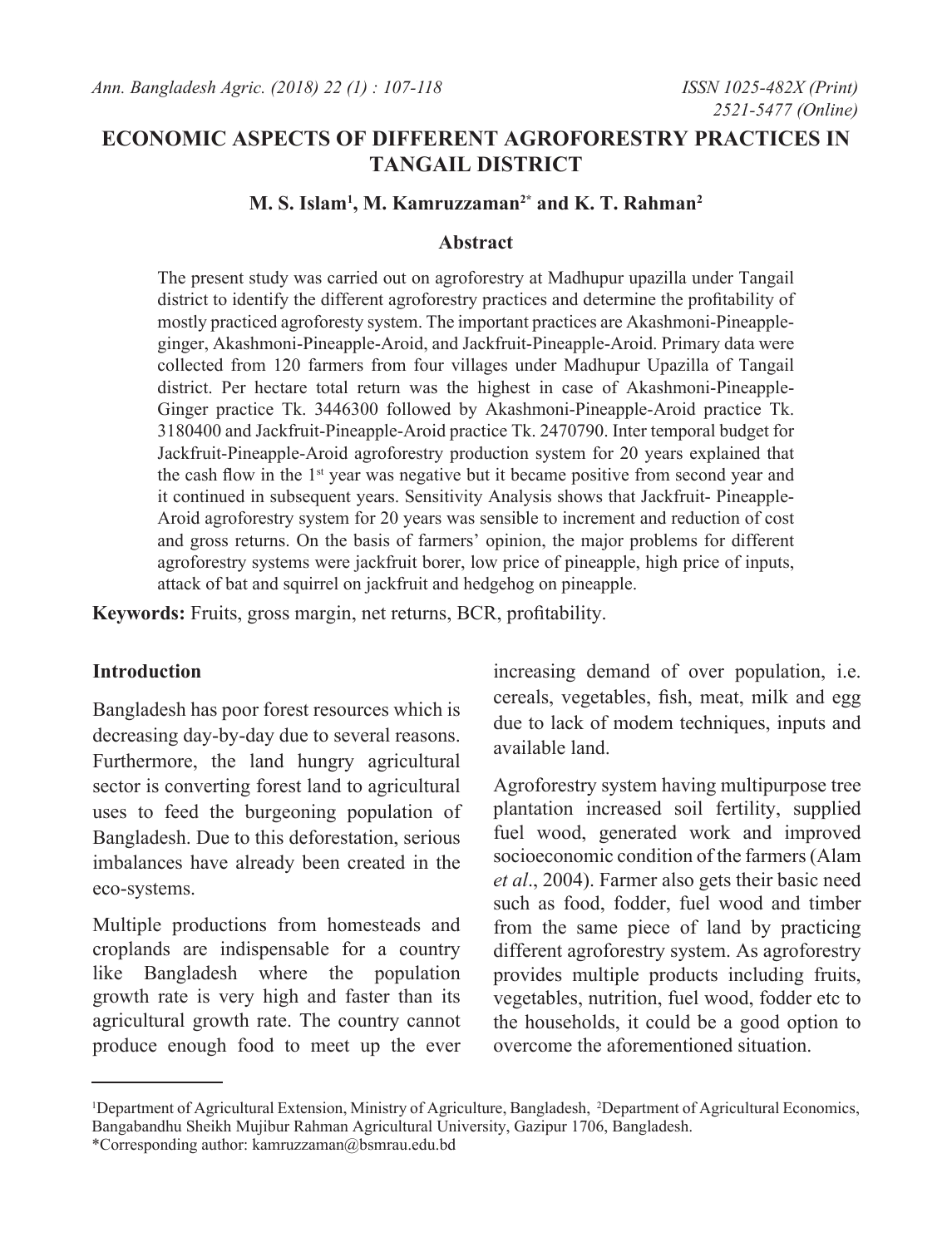The human civilization initiated with the cultivation of crops by the ancient humans close or nearby their inhabitancy in the forest. It was agroforestry. At this state of advanced civilization, the modem people are going back to agroforestry with the principle of growing trees in all possible places including homesteads and crop field. In both the cases, there is an association of trees with other food/ feed producing plants and/or useful animals which constitute the fundamental principle of agroforestry (Haque *et al*., 1996). However, due to lack of modem knowledge, the potential benefits of agroforestry are still remaining entrapped. To take the full advantage of perceived potentials, there is an urgent need to identify and strengthen efforts to develop sustainable agroforestry production and utilization systems for maximizing production and income by knowing the existing opportunities and limitation, and scope for future improvement. Agroforestry system, more particularly, tree- pineapple in association with vegetables system may be popular among the farmers if some positive steps are taken for improving its production and different management practices. Before giving any policy options on the development of tree-pineapple in association with vegetables system as well as increasing fruit, vegetable and pineapple as well as timber production, relevant and adequate information on various aspects of the system at farm level is required. But such information is very limited due to lack of adequate research in the field. Different researchers also suggested detailed studies in the existing agroforestry systems (Aktar *et al*., 1989; Singh *et al*., 2001; Baten, M. A. 1992; Abedin *et al*., 1990; Miah *et al*., 2001; Hasan, M. K. 2005). The generated information of

the study will be helpful to the researchers, farmers, planners and development workers who will conduct further studies of the similar nature and encourage them in conducting more comprehensive and detailed investigation in the particular field. Therefore, the present study was undertaken (i) to identify the different agroforestry practices in the study area and (ii) to determine the profitability of mostly practiced agroforesty system in the study area.

## **Materials and Methods**

# **Study area**

The selected villages were Chuniadanab Bandha and Beribadh of Auronkhola union and Naim para and Moterbazar of Ausnara union under Madhupur Upazilla of Tangail district.

## **Sampling procedure**

At the first phase of the study, homesteads having potential agroforestry practices of the four villages were recorded with the cooperation from the Sub Assistant Agricultural Officer. From the documented homesteads, three hundred sixty homesteads/ farmers taking ninety homesteads/ farmers from each village were randomly selected for data collection. At the second phase, detail information on agronomic and economic aspects of the three top most agroforestry practices was investigated. For this purpose, 40 sample homesteads/farmers for each agroforestry practice was randomly selected. Therefore, a total of 120 sample homesteads/ farmers for the 3 agroforestry systems/ practices were selected for the study and investigated. There were 860 households in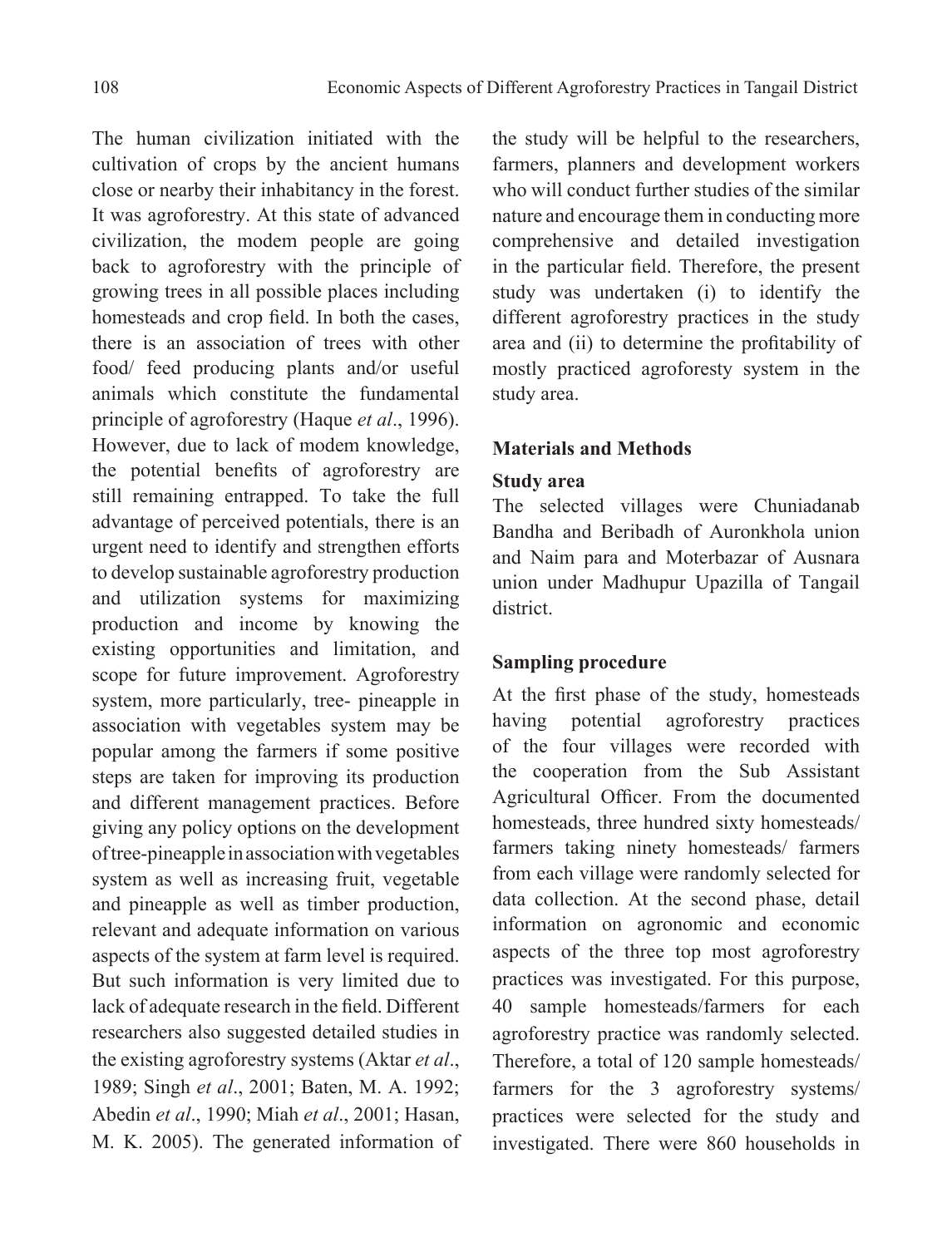the study area. Among them 120 households were selected following simple random sampling technique. The distribution of the respondent households against each village is shown in Table 1 below:

## **Data collection and period of the study**

The study was conducted during the period from April, 2012 to September, 2012 by direct interviewing of the respondents through interview schedule and discussion with the concerned experienced farmers.

# **Estimation of benefit from crop (Pineapple, Aroid, Ginger)**

Benefits of each crop were calculated by multiplying the total output by their prevailing average unit market price. By-products prices were computed according to estimation provided by the farmers.

# **Estimation of cost of Jackfruit and Akashmoni tree cultivation**

Generally, at planting time, farmers do not use any sort of fertilizers in pits. Pits were 0.3 m x 0.3 m x 0.3 m in size. Farmers themselves provided labor in all production and management activities. Therefore, opportunity cost principle was applied in calculating labor cost. Farmers did not use any kind of chemicals for pest or disease management.

# **Estimation of benefit from Jackfruit and Akashmoni tree cultivation**

Generally, Jackfruit trees start bearing fruits at 4-5 years age. On the basis of farmer's statements, jackfruit benefit was calculated by multiplying average price of the Jackfruit with the total number of Jackfruit. Jackfruit tree take at lest 5-10 year to produce economic valuable log of those tree. On the basis of farmer's statements, Jackfruit trees benefit was calculated by multiplying expected average price of the log of jackfruit tree with the total number of jackfruit trees. Akashmoni tree take at lest 5-10 year to produce economic valuable log of those tree. On the basis of farmer's statements, Akashmoni trees benefit was calculated by multiplying expected average price of the log Akashmoni tree with the total number of Akashmoni trees.

## **Analytical techniques**

The information so selected was tabulated and analyzed for achieving the objectives of the study. Different analytical techniques are described below.

| Name of Union | Name of village    | Total number of<br>households | Respondent household heads<br>interviewed |
|---------------|--------------------|-------------------------------|-------------------------------------------|
| Arankhola     | Chuniadanab bandha | 220                           | 30                                        |
| Arankhola     | Beri badh          | 180                           | 30                                        |
| Ausnara       | Moter Bazar        | 250                           | 30                                        |
| Ausnara       | Naim para          | 210                           | 30                                        |
| <b>Total</b>  |                    | 860                           | <b>120</b>                                |

**Table 1. Distribution of population and sample respondents**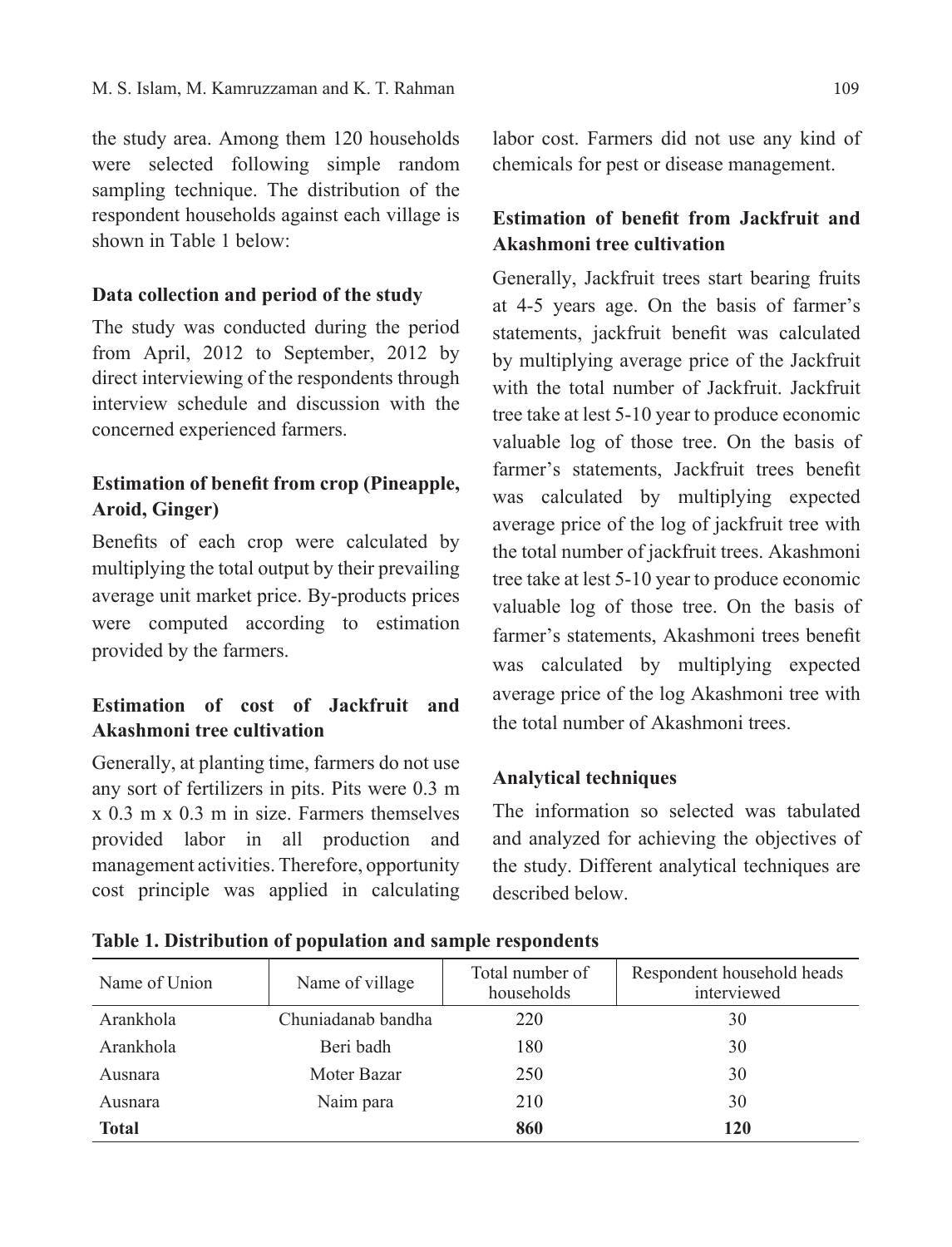# **Profitability analysis**

Profit or net return is the difference between total revenue (gross return) i.e. total value product (TVP) and total factor cost (TFC). Total factor cost included all kinds of variable and fixed cost concerned with the production process. A farmer will not know maximum profit unless the TVP is compared with TFC. Farmer's profit was also shown by gross margin (GM) analysis, where only variable costs were deducted from total revenue.

# **Benefit Cost Ratio (BCR)**

To assess the profitability level of different agroforestry practices, grower's simple tabular form and benefit cost ratio (BCR) was checked. BCR of different agroforestry practices was estimated by the ratio of gross return to variable cost and gross return to total cost. It is also defined as the difference between the value of goods and service produced by a farm and cost of resource used in production. The undiscounted BCR was worked out using the following formula.

Where,

# **Net Present Value (NPV)**

This is the present value of cash flow stream. It can be computed by subtracting the total present value of cost from the total present value of benefit.

Net Present Value (NPV) =  $\sum_{i=1}$   $\frac{B_i}{(1+i)^2}$  $B_t$  –  $C$  $1 + i$ <sup>y</sup> *t t t n*  $\frac{1}{1}$   $(1 +$  $\sum_{t=1}^n$   $\frac{B_t-C_t}{(1+i)}$ 

Where,

 $B_t$  = Gross benefit in i<sup>th</sup> year

 $C_t$  = Total cost in i<sup>th</sup> year

 $t =$  Number of year  $(1, 2, 3, 4, \ldots, n)$ 

$$
i =
$$
Interest (discount) rate (assuming 0.12)

## **Results and Discussion**

# **Profitability analysis of different agroforestry practice**

**Total costs, Fixed costs, and Variable costs** Table 3 shows that per hectare total variable cost (TVC) was highest in case of Jackfruit-Pineapple-Aroid practice (Tk. 376060) followed by Akashmoni- Pineapple-ginger practice (Tk. 319270) and Akashmoni-Pineapple-Aroid practice (Tk. 318140). Total Fixed Cost (TFC) was estimated taking rental value of land for 24 months and it was found Tk. 163020 per hectare for different agroforestry system. Thus, per hectare total costs were estimated as the highest in case of Jackfruit-Pineapple-Aroid practice (Tk. 539080) followed by Akashmoni-Pineapple-ginger practice (Tk. 482287) and Akashmoni- Pineapple-Aroid practice (Tk. 481160) (Table 2).

Table 3 also shows that per hectare labor cost was highest incase of Jackfruit-Pineapple-Aroid practice (Tk. 207380) followed by Akashmoni- Pineapple-Aroid practice (Tk. 155970) and Akashmoni- Pineapple-Ginger practice (Tk. 151416).

# **Yield and Gross Return (GR)**

Per hectare yields of Pineapple was highest (25011 piece) in case of Akashmoni-Pineapple-ginger practice followed by Akashmoni- Pineapple-Aroid practice (23474 piece) and Jackfruit-Pineapple-Aroid practice (22550 piece). The yield of jackfruit was 1164 piece/ha incase of Jackfruit-Pineapple-Aroid system. The average price of pineapple and jackfruit was 20 Tk/Piece and 30 Tk/Piece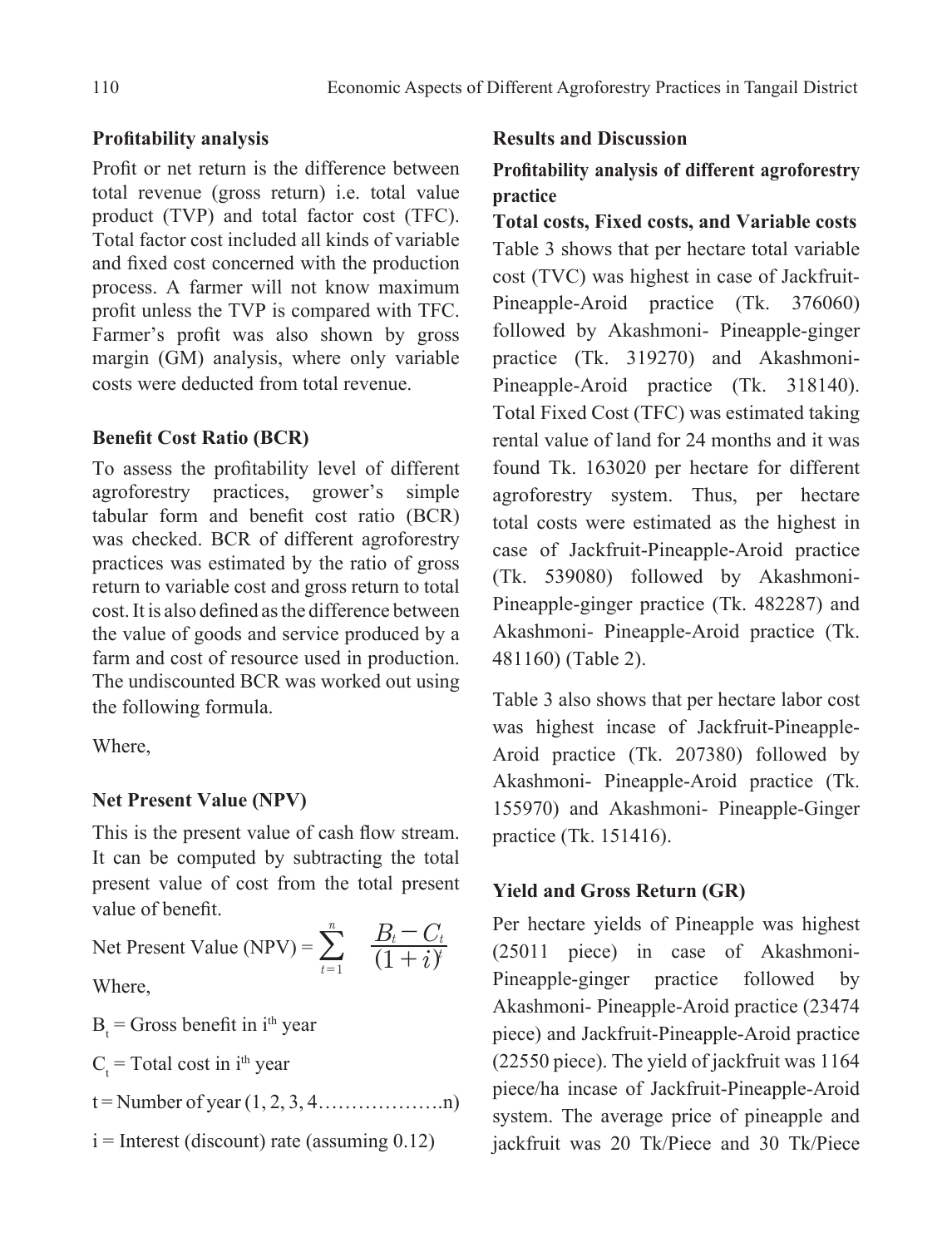respectively. The yield of ginger was 2.49 MT/ ha in case of Akashmoni- Pineapple-Ginger practice. The yield of aroid was highest (5.28 MT/ha) in case of Akashmoni- Pineapple-Aroid practice compare to Jackfruit-Pineapple-Aroid system (4.4 MT/ha). The average price of Aroid and Ginger was 17.5 Tk/kg and 50 Tk/kg respectively (Table 4).

Table 5 shows that per hectare total return was highest in case of Akashmoni- Pineapple-Ginger practice (Tk. 695801) followed by Jackfruit-Pineapple-Aroid practice (Tk. 688250) and Akashmoni- Pineapple-Aroid practice (Tk. 589930).

## **Gross Margin (GM) and Net Return (NR)**

Gross margin was estimated by deducting total variable costs from gross return and per hectare gross margin was highest (Tk. 213514) in case of Akashmoni-Pineapple-Ginger system followed by Akashmoni-Pineapple-Aroid practice (Tk. 149170) and Jackfruit-Pineapple-Aroid practice (Tk. 108770) (Table 6).

#### **Benefit Cost Ratio (BCR)**

Benefit cost ratio was estimated at 1.44 incase of Akashmoni- Pineapple-ginger system

|                                  | Name of the system |                           |              |                            |         |          |                           |         |                |  |
|----------------------------------|--------------------|---------------------------|--------------|----------------------------|---------|----------|---------------------------|---------|----------------|--|
| Cost per hectare<br>(Taka)       |                    | Akashmoni-Pineapple-Aroid |              | Akashmoni-Pineapple-Ginger |         |          | Jackfruit-Pineapple-Aroid |         |                |  |
|                                  | Mean               | Percent                   | $SE*$        | Mean                       | Percent | $SE*$    | Mean                      | Percent | $SE*$          |  |
| A. Variable cost                 |                    |                           |              |                            |         |          |                           |         |                |  |
| Total labor cost                 | 155970             | 32.4                      | 6004         | 151416.4                   | 31.3    | 1948     | 207380                    | 38.6    | 42351          |  |
| Sapling cost                     | 3258               | 0.7                       | 212          | 2965.495                   | 0.6     | 201      | 1207                      | 0.5     | 22             |  |
| Suckers cost                     | 41933              | 8.7                       | 1053         | 42032.75                   | 8.7     | 656      | 40961                     | 7.5     | 932            |  |
| Rhizome/Seedling<br>cost         | 20930              | 4.5                       | 778          | 30132.94                   | 6.3     | 2914     | 21052                     | 3.9     | 752            |  |
| Urea                             | 28517              | 5.8                       | 2067         | 26771.09                   | 5.5     | 973      | 32419                     | 6.3     | 1825           |  |
| <b>TSP</b>                       | 24077              | 5.0                       | 2012         | 23543.95                   | 4.8     | 961      | 25409                     | 4.7     | 1112           |  |
| <b>MP</b>                        | 16416              | 3.4                       | 1372         | 16052.69                   | 3.4     | 655      | 17324                     | 3.4     | 758            |  |
| Cow dung                         | 6578.4             | 1.4                       | 148          | 6880.243                   | 1.4     | 178      | 6512.3                    | 1.2     | 227            |  |
| Pesticide & ethylene             | 2470               | 0.5                       | $\mathbf{0}$ | 1399.667                   | 0.4     | $\theta$ | 2470                      | 0.5     | $\overline{0}$ |  |
| Interest on operating<br>capital | 17987              | 3.8                       | 685          | 18071.5                    | 3.8     | 342      | 21324                     | 3.2     | 2571           |  |
| Total variable cost              | 318140             | 66.2                      | 11877        | 319270                     | 66.2    | 5959     | 376060                    | 69.8    | 45325          |  |
| B. Fixed cost                    |                    |                           |              |                            |         |          |                           |         |                |  |
| Land Cost                        | 163020             | 33.8                      | 512          | 163020                     | 33.8    | 512      | 163020                    | 30.2    | 512            |  |
| Total fixed cost                 | 163020             | 33.8                      | 512          | 163020                     | 33.8    | 512      | 163020                    | 30.2    | 512            |  |
| <b>Total cost</b>                | 481160             | 100                       | 11877        | 482286.8                   | 100     | 5959     | 539080                    | 100     | 45325          |  |

**Table 2. Per hectare costs of input for all agroforestry practice**

 $*SE = Standard Error$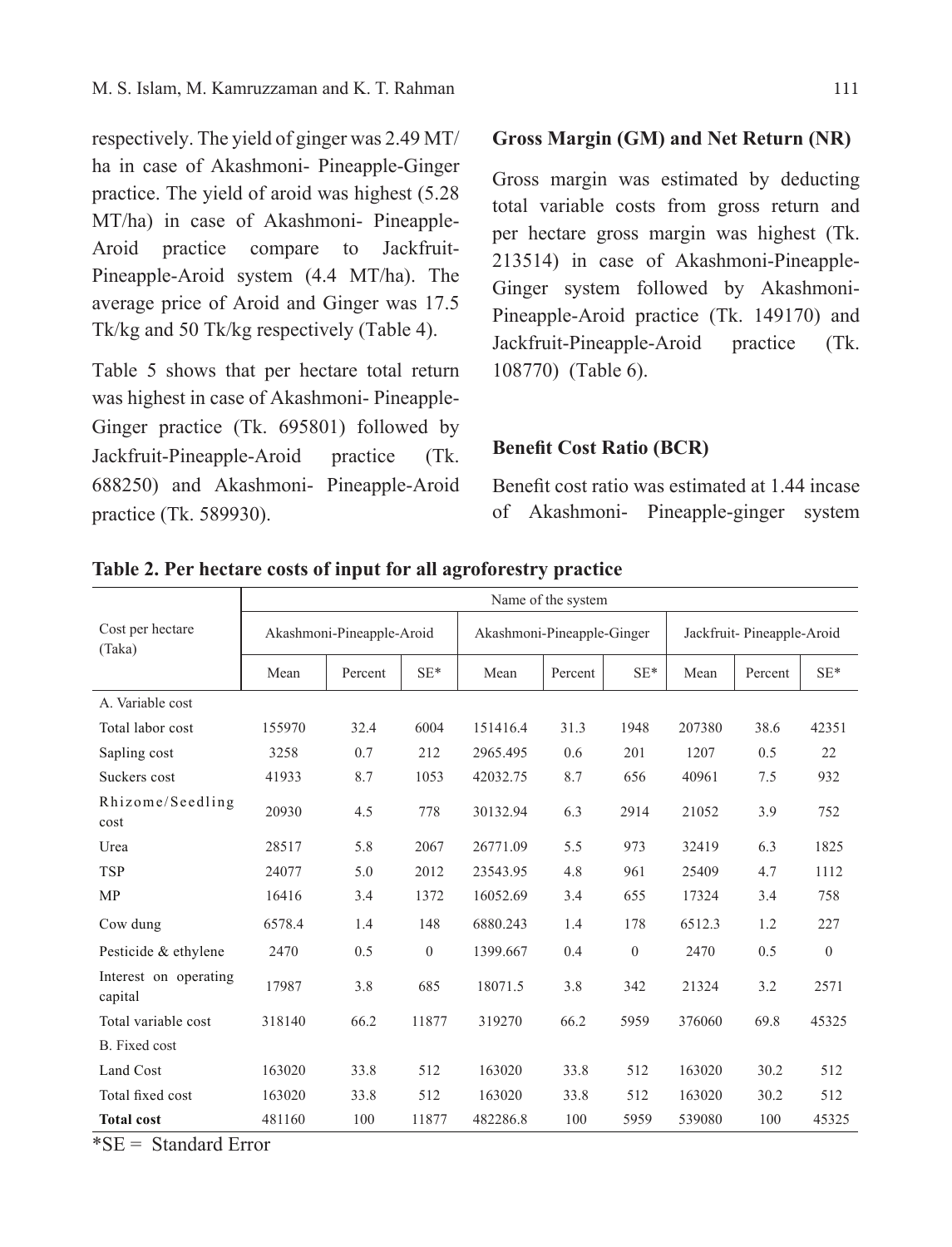|                                         | Name of the system |                               |              |                |                            |              |              |                           |          |  |
|-----------------------------------------|--------------------|-------------------------------|--------------|----------------|----------------------------|--------------|--------------|---------------------------|----------|--|
| Operations                              |                    | Akashmoni-Pineapple-<br>Aroid |              |                | Akashmoni-Pineapple-Ginger |              |              | Jackfruit-Pineapple-Aroid |          |  |
|                                         | Man-<br>days       | Tk                            | Percent      | Man-<br>days   | Tk                         | Percent      | Man-<br>days | Tk                        | Percent  |  |
| Land preparation (pineapple)            | 29                 | 7203                          | 4.8          | 24             | 6199                       | 4.1          | 24           | 6175                      | 2.9      |  |
| Land preparation (vegetable/<br>spices) | 19                 | 4541                          | 2.9          | 16             | 4092                       | 2.7          | 15           | 3773                      | 1.8      |  |
| Ploughing                               | 19                 | 4814                          | 3            | 18             | 4551                       | 3.1          | 17           | 4466                      | 2.2      |  |
| Sucker sowing                           | 31                 | 7939                          | 5            | 28             | 6996                       | 4.5          | 30           | 7647                      | 3.6      |  |
| Vegetable/ spices sowing                | 24                 | 5919                          | 3.8          | 37             | 9255                       | 6.1          | 21           | 5431.7                    | 2.6      |  |
| Covering cost                           | 47                 | 11638                         | 7.5          | 44             | 11100                      | 7.3          | 44           | 11161                     | 5.4      |  |
| Fertilizer application                  | 24                 | 6025                          | 3.8          | 30             | 7463                       | 4.9          | 32           | 8161                      | 3.9      |  |
| Herbicide application                   | 7                  | 1857                          | 1.2          | $\tau$         | 1673                       | 1.1          | 6            | 1649                      | 0.84     |  |
| Insecticide application                 | $\mathbf{0}$       | $\theta$                      | $\mathbf{0}$ | 6              | 1723                       | 1.1          | $\theta$     | $\mathbf{0}$              | $\theta$ |  |
| Intercultural operation                 | 117                | 29413                         | 18.8         | 164            | 41124                      | 27.1         | 180          | 45169                     | 21.8     |  |
| Hormone application                     | 8                  | 2070                          | 1.5          | 6              | 1576                       | 1.1          | 3            | 750                       | 0.36     |  |
| Transport (pineapple)                   | 187                | 46795                         | 30           | 199            | 49816                      | 32.8         | 340          | 85169                     | 41.2     |  |
| Transport (jackfruit)                   | $\boldsymbol{0}$   | $\mathbf{0}$                  | $\mathbf{0}$ | $\overline{0}$ | $\mathbf{0}$               | $\mathbf{0}$ | 23           | 5819                      | 2.9      |  |
| Transport (vegetable/spices)            | 111                | 27756                         | 17.7         | 25             | 6233                       | 4.1          | 88           | 22001                     | 10.5     |  |
| <b>Total labor</b>                      | 623                | 155970                        | 100          | 607            | 151416                     | 100          | 828          | 207380                    | 100      |  |

**Table 3. Human labor cost for diferent agroforestry practice**

# **Table 4. Per hectare yield of product for all agroforestry practice**

|                    | Name of the system            |           |                                |           |                               |           |  |  |  |  |
|--------------------|-------------------------------|-----------|--------------------------------|-----------|-------------------------------|-----------|--|--|--|--|
| Yield per hectare  | Akashmoni-Pineapple-<br>Aroid |           | Akashmoni-Pineapple-<br>Ginger |           | Jackfruit-<br>Pineapple-Aroid |           |  |  |  |  |
|                    | Mean                          | <b>SE</b> | Mean                           | <b>SE</b> | Mean                          | <b>SE</b> |  |  |  |  |
| Pineapple (piece)  | 23474                         | 509       | 25011                          | 390       | 22550                         | 672       |  |  |  |  |
| By product (piece) | 43659                         | 1079      | 47278                          | 858       | 105550                        | 42518     |  |  |  |  |
| Jackfruit (piece)  |                               |           |                                |           | 1164                          | 155       |  |  |  |  |
| Ginger (MT)        |                               |           | 2.49                           | 0.24      |                               |           |  |  |  |  |
| Aroid (MT)         | 5.28                          | 0.24      |                                |           | 4.4                           | 0.48      |  |  |  |  |

\*SE = Standard Error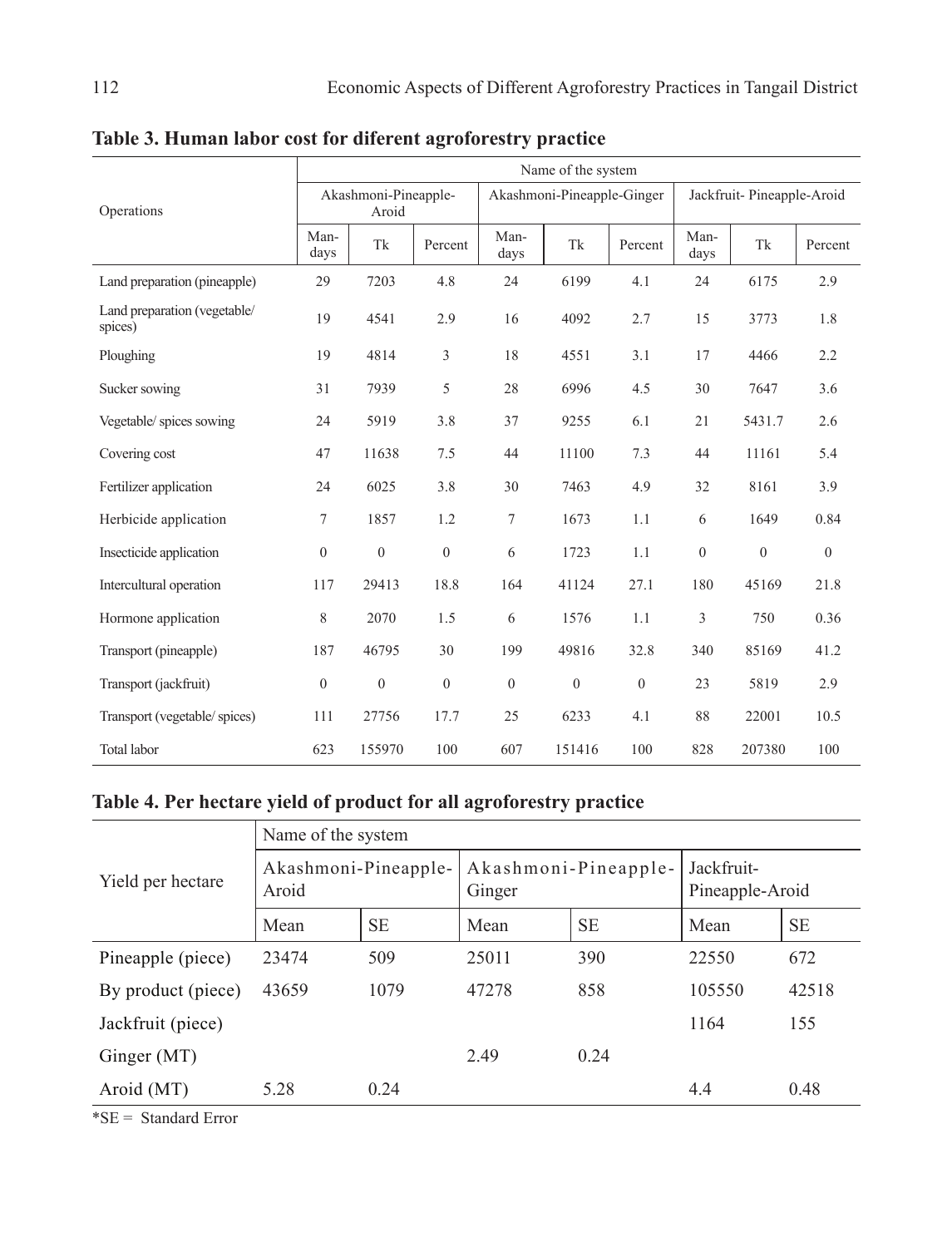|                                 |                               | Name of the system |           |         |                                |           |                           |               |           |  |  |
|---------------------------------|-------------------------------|--------------------|-----------|---------|--------------------------------|-----------|---------------------------|---------------|-----------|--|--|
| Return per<br>hectare<br>(Taka) | Akashmoni-Pineapple-<br>Aroid |                    |           |         | Akashmoni-Pineapple-<br>Ginger |           | Jackfruit-Pineapple-Aroid |               |           |  |  |
|                                 | Mean                          | $\frac{0}{0}$      | <b>SE</b> | Mean    | $\frac{0}{0}$                  | <b>SE</b> | Mean                      | $\frac{0}{0}$ | <b>SE</b> |  |  |
| Pineapple                       | 469470                        | 79.5               | 10191     | 500219  | 71.8                           | 7811      | 451000                    | 65.5          | 13446     |  |  |
| By product                      | 65489                         | 11.1               | 1618      | 70917.6 | 10.3                           | 1287      | 158320                    | 23.1          | 63777     |  |  |
| Jackfruit                       |                               | $\overline{0}$     |           |         | $\theta$                       |           | 34920                     | 5.1           | 4663      |  |  |
| Ginger                          |                               | $\overline{0}$     |           | 124664  | 17.9                           | 7553      |                           | 0             |           |  |  |
| Aroid                           | 54963                         | 9.4                | 3457      |         | $\theta$                       |           | 44003                     | 6.3           | 4659      |  |  |
| Gross Return                    | 589930                        | 100                | 13510     | 695801  | 100                            | 10579     | 688250                    | 100           | 66306     |  |  |

**Table 5. Per hectare gross return of product for all agroforestry practice**

\*SE = Standard Error

**Table 6. Per hectare cost, return, gross margin and BCR of diferent agroforestry practice**

| Cost & Return per<br>hectare | Name of the system   |       |                  |           |                 |       |  |  |  |
|------------------------------|----------------------|-------|------------------|-----------|-----------------|-------|--|--|--|
|                              | Akashmoni-Pineapple- |       | Akashmoni-       |           | Jackfruit-      |       |  |  |  |
|                              | Aroid                |       | Pineapple-Ginger |           | Pineapple-Aroid |       |  |  |  |
|                              | Mean                 | SЕ    | Mean             | <b>SE</b> | Mean            | SЕ    |  |  |  |
| Total Cost (Taka)            | 481160               | 11877 | 482286.8         | 5959      | 539080          | 45325 |  |  |  |
| Total Return (Taka)          | 589930               | 13510 | 695801.2         | 10579     | 688250          | 66306 |  |  |  |
| Gross margin(Taka)           | 108770               | 8195  | 213514.1         | 9372      | 149170          | 37103 |  |  |  |
| <b>BCR</b>                   | 1.22                 | 0.01  | 144              | 0.02      | 1 27            | 0.07  |  |  |  |

\*SE = Standard Error

followed by Jackfruit - Pineapple-Aroid practice (1.27) and Akashmoni-Pineapple-Aroid practice (1.22) (Table 6).

#### **Yield and Gross Return (GR) from tree species**

The number of Akashmoni tree was highest incase of Akashmoni- Pineapple-Aroid practice (299/ha) followed by Akashmoni-Pineapple-Ginger practice (285/ha). The number of jackfruit tree was 95/ha incase of Jackfruit-Pineapple-Aroid system (Table 7). The price of 10 years aged Akashmoni tree was on an average of 4500 Tk. and the price of 10 years aged Jackfruit tree was at 3500 Tk. (approximately).

Table 7 also shows that per hectare total return from tree log was highest for Akashmoni tree incase of Akashmoni- Pineapple-Aroid practice (Tk. 1348700) followed by Akashmoni tree incase of Akashmoni-Pineapple-Ginger practice (Tk. 1285800) and Jackfruit tree incase of Jackfruit-Pineapple-Aroid practice (Tk. 333790).

# **Cost, Return, Gross Margin and BCR after compounding for 10 years**

In agroforesty system trees are most important component. But in the calculation of cost, return, gross margin and BCR of the diferent agroforestry systems, tree component was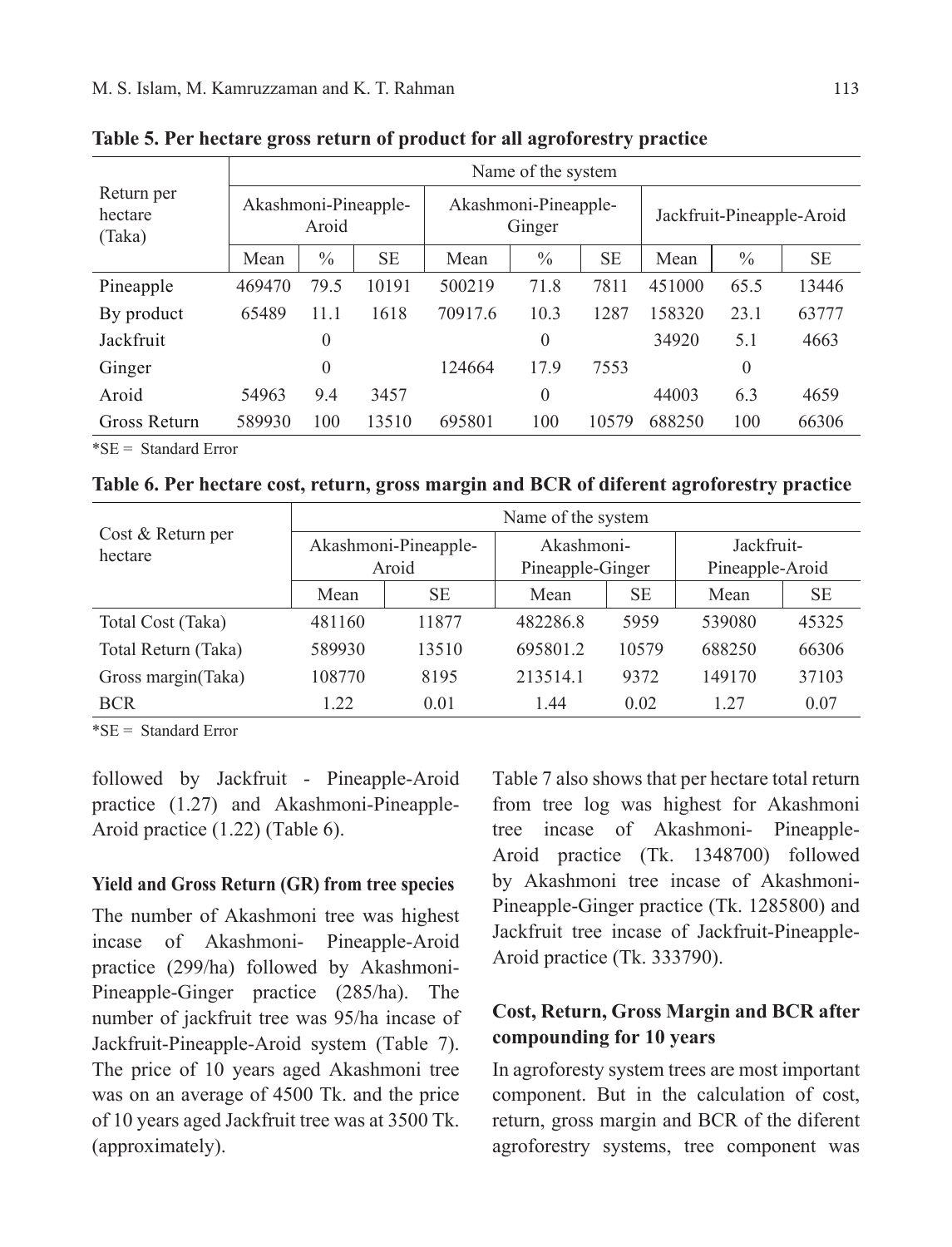|                    | Name of the system |                      |         |                      |                 |       |  |  |  |
|--------------------|--------------------|----------------------|---------|----------------------|-----------------|-------|--|--|--|
| Return per hectare |                    | Akashmoni-Pineapple- |         | Akashmoni-Pineapple- | Jackfruit-      |       |  |  |  |
|                    | Aroid              |                      |         | Ginger               | Pineapple-Aroid |       |  |  |  |
|                    | Mean               | SE                   | Mean    | SЕ                   | Mean            | SE    |  |  |  |
| Tree $(N0)$        | 299                | 13.1                 | 285     | 16.4                 | 95              | 4.32  |  |  |  |
| Return (Taka)      | 1348700            | 59061                | 1285800 | 73615                | 333790          | 15135 |  |  |  |

**Table 7. Per hectare log and return of trees of diferent agroforestry practice after 10 year** 

\*SE = Standard Error

neglegile because of tree were not mesurable before the maturity of the tree. Akashmoni and Jackfruit tree take 5-10 year to produce economic value of log of those tree. So the return from tree components were calculated in the 10 years aged log of the tree (aproximately). For this reason compounding of cost, return, gross margin of other components of different agroforesty system for 10 years was necessary to include the product of tree species in calculation. After compounding the result are discussed bellow.

The total cost and return from Akashmoni-Pineapple- Ginger agroforestry system was Tk. 1497500/ha and Tk. 3446300/ ha, respectively, and the net return was Tk. 1948800/ha. The benefit cost ratio derived at 2.12 (Table 8).

The total cost and return from Jackfruit-Pineapple-Aroid agroforestry system was Tk. 1673800/ha and Tk. 2470790 /ha, respectively, and the net return was Tk. 796990/ha. The benefit cost ratio derived at 1.47 (Table 8).

The total cost and return from Akashmoni-Pineapple-Aroid agroforestry system was Tk. 1494000/ha and Tk. 3180400/ha, respectively, and the net return was Tk. 1686400/ha. The benefit cost ratio derived as 2.12 (Table 8).

The net return from Akashmoni- Pineapple-Ginger agroforestry system was the highest than other agroforestry system .The differences in net return between Jackfruit-Pineapple-Aroid and Akashmoni- Pineapple-Ginger agroforestry systems, the differences in net return between Akashmoni- Pineapple-Aroid and Akashmoni-Pineapple-Ginger agroforestry systems and the differences in net return between Jackfruit-Pineapple-Aroid and Akashmoni- Pineapple- Aroid agroforestry systems were Tk. 1151810/ha, Tk. 262400/ ha and Tk. 889410/ha respectively. The findings stated that the differences in net return between Jackfruit-Pineapple-Aroid and Akashmoni- Pineapple-Ginger agroforestry systems was the highest Tk. 1151810/ha, while it was the lowest Tk. 262400/ha in return between Akashmoni-Pineapple–Aroid and Akashmoni- Pineapple- Ginger agroforestry systems (Table 8).

The net return from Akashmoni-Pineapple-Ginger agroforestry system was higher than other agroforestry system before and after compounding because gross return of ginger is higher than the aroid. The net return from Jackfruit-Pineapple-Aroid agroforestry systems was higher than Akashmoni-Pineapple-aroid agroforestry system before compounding but The net return from Akashmoni-Pineapple-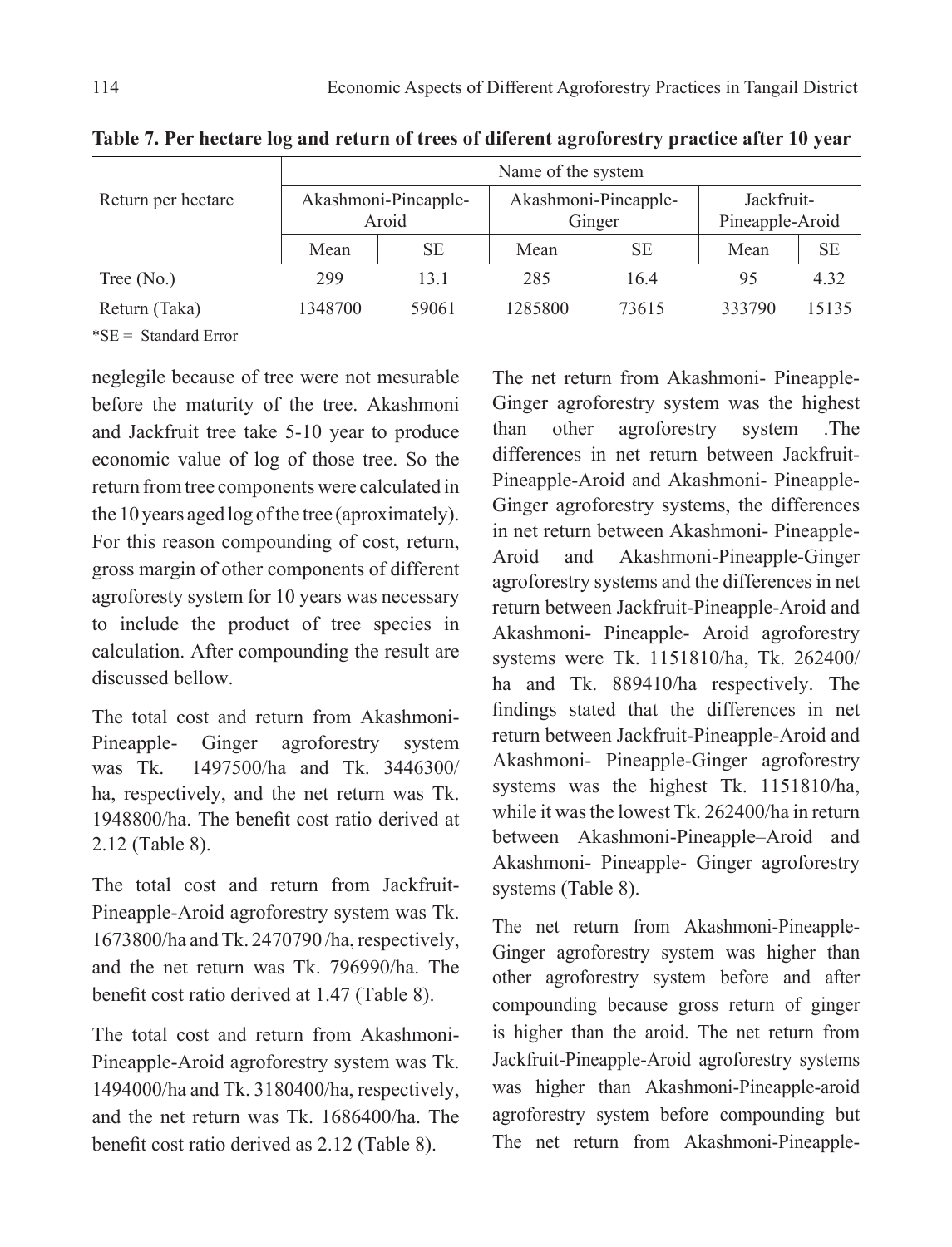|                                            | Name of the system            |         |                                |           |                               |           |  |  |  |
|--------------------------------------------|-------------------------------|---------|--------------------------------|-----------|-------------------------------|-----------|--|--|--|
| Cost, Return & Gross<br>margin per hectare | Akashmoni-Pineapple-<br>Aroid |         | Akashmoni-Pineapple-<br>Ginger |           | Jackfruit-<br>Pineapple-Aroid |           |  |  |  |
|                                            | Mean                          | SE.     | Mean                           | <b>SE</b> | Mean                          | <b>SE</b> |  |  |  |
| Total Cost (Taka)                          | 1494000                       | 36879.7 | 1497500                        | 18504.3   | 1673800                       | 140734    |  |  |  |
| Total Return (Taka)                        | 3180400                       | 101011  | 3446300                        | 106465    | 2470790                       | 221016    |  |  |  |
| Gross margin(Taka)                         | 1686400                       | 64131   | 1948800                        | 87960     | 796990                        | 80282     |  |  |  |
| <b>BCR</b>                                 | 2.12                          | 0.01    | 2.30                           | 0.02      | 1.47                          | 0.07      |  |  |  |

**Table 8. Data adjustment between the per hectare cost, return, gross margin and BCR of diferent agroforestry practices after compounding for 10 years and per hectare cost, return, gross margin and BCR of tree species**

Source: Field survey, 2012, \*SE =Standard Error

aroid agroforestry system was higher than and Jackfruit-Pineapple-Aroid agroforestry systems after compounding, because of the log value of jackfruit is less compare to Akashmoni and the shade of jackfruit tree also deteriorate the quality of pineapple. In spite of the extra product (fruit) of jackfruit farmer are interested to practice Akashmoni based agroforestry system because of less log value of Jackfruit as well as shade problem of jackfruit tree. On the other hand disease and insect are more susceptible to Jackfruit tree than Akashmoni tree.

# **Inter temporal budgeting for Jackfruit – Pineapple- Aroid agroforestry system**

Inter temporal budget for Jackfruit-Pineapple- Aroid agroforestry production system showed that the cash flow in the 1<sup>st</sup> year was negative but it became positive from second year and it continued in subsequent years. Each cash flow varied from year to year and it depends on the season of crops because the cost and return varied within this time. Inter temporal budgeting for Jackfruit-Pineapple- Aroid agroforestry system is presented in Table 9. For inter temporal budgeting all costs incurred and benefit was accrued from the trees has been taken into consideration.

## **Costs**

For the calculation of the cost of Jackfruit-Pineapple- Aroid agroforestry system, farmers' assumption had been considered. Questionnaire was supplied to respondents to calculate the cost of orchard of Jackfruit-Pineapple- Aroid agroforestry system which was established with all initial cost. During initial stage cost was very high due to inputs .On the other hand pineapple became harvestable at the age of 2 and 4 years, respectively and after each 4 year orchard of Pineapple was established newly. So inputs cost after each 4 year was very high. Aroid became harvestable at the age of 2 years and after each 4 year orchard of Pineapple was established newly. So inputs cost after each 4 year was also high. In this way cash flow varied year to year. Initial cost incurred for Jackfruit and pineapple plantation included saplings, suckers, bamboo stick, and fertilizers.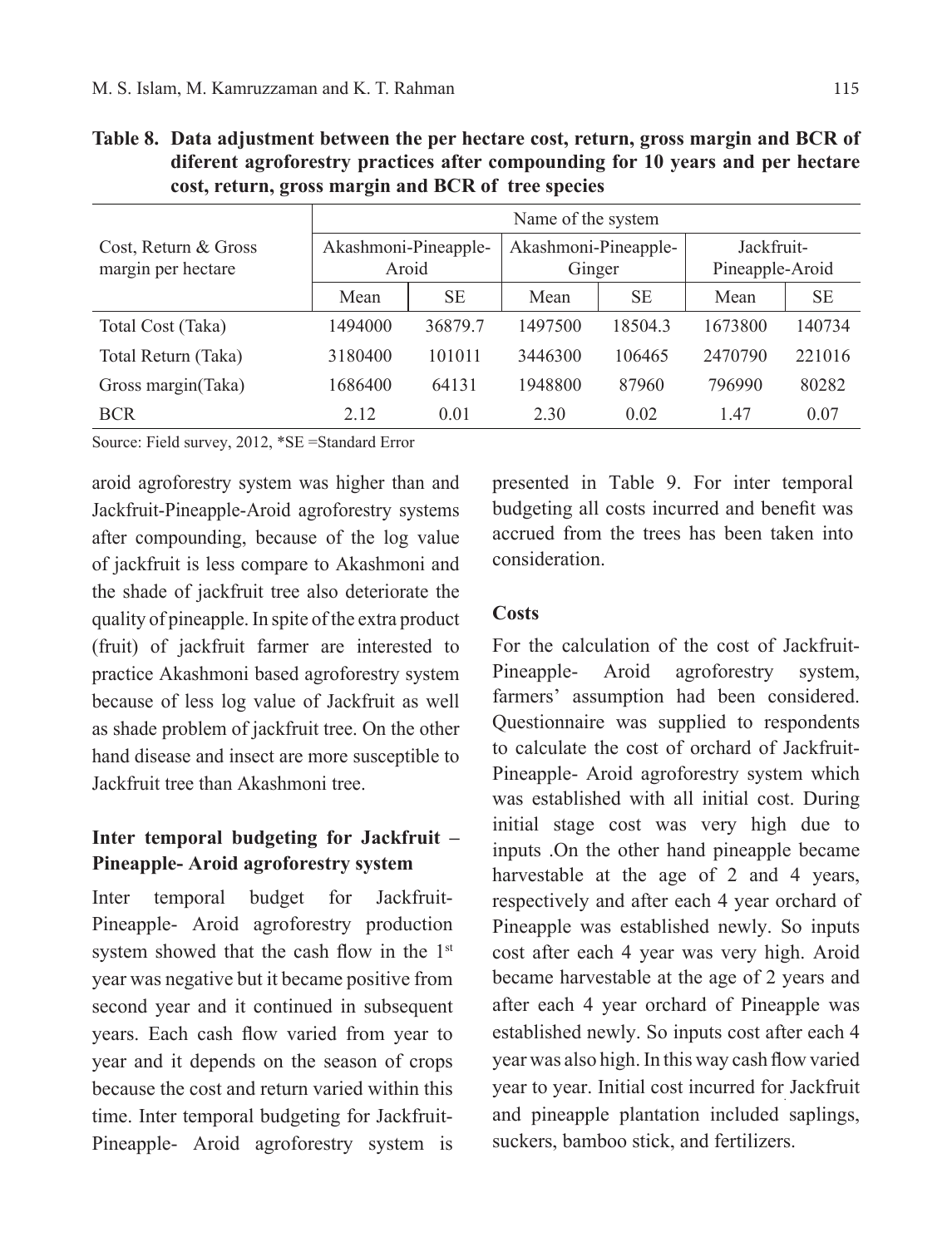| Age of<br>orchard<br>(year) | Gross cost<br>(Taka) | Gross return<br>(Taka) | Cash<br>flow(CF)<br>(Taka) | Discounted<br>Gross cost<br>at 10% DR<br>(Taka) | Discounted<br>Gross return<br>at 10% DR<br>(Taka) | Net present<br>value at 10%<br>DR (Taka) |
|-----------------------------|----------------------|------------------------|----------------------------|-------------------------------------------------|---------------------------------------------------|------------------------------------------|
| $\mathbf{1}$                | 957420               | 96856                  | $-860564$                  | 870382                                          | 88051                                             | $-782331$                                |
| $\overline{2}$              | 402760               | 509720                 | 106960                     | 332860                                          | 421256                                            | 88397                                    |
| 3                           | 144720               | 170420                 | 25700                      | 108730                                          | 128039                                            | 19309                                    |
| 4                           | 190520               | 508870                 | 318350                     | 130128                                          | 347565                                            | 217437                                   |
| 5                           | 243800               | 250020                 | 6220                       | 151381                                          | 155243                                            | 3862                                     |
| 6                           | 288250               | 347830                 | 59580                      | 162710                                          | 196341                                            | 33631                                    |
| 7                           | 152030               | 155180                 | 3150                       | 70923                                           | 79632                                             | 1616                                     |
| $8\,$                       | 191140               | 504270                 | 313130                     | 81062                                           | 235246                                            | 146077                                   |
| 9                           | 342290               | 352230                 | 9940                       | 131968                                          | 149380                                            | 4216                                     |
| 10                          | 188910               | 424940                 | 236030                     | 66212                                           | 163833                                            | 91000                                    |
| 11                          | 159280               | 228730                 | 69450                      | 50752                                           | 80168                                             | 24342                                    |
| 12                          | 192220               | 504160                 | 311940                     | 55679                                           | 160641                                            | 99394                                    |
| 13                          | 346390               | 397980                 | 51590                      | 91215                                           | 115281                                            | 14944                                    |
| 14                          | 190680               | 388150                 | 197470                     | 45647                                           | 102212                                            | 52000                                    |
| 15                          | 155840               | 164370                 | 8530                       | 33915                                           | 39349                                             | 2042                                     |
| 16                          | 195230               | 513920                 | 318690                     | 38625                                           | 111844                                            | 69356                                    |
| 17                          | 349230               | 351970                 | 2740                       | 62812                                           | 69635                                             | 542                                      |
| 18                          | 195700               | 411670                 | 215970                     | 31999                                           | 74042                                             | 38844                                    |
| 19                          | 161970               | 188490                 | 26520                      | 24076                                           | 30820                                             | 4336                                     |
| 20                          | 200110               | 522720                 | 322610                     | 29745                                           | 77699                                             | 47954                                    |
| <b>Total</b>                |                      |                        |                            | 2570820                                         | 2826277                                           | 176969                                   |

**Table 9. Benefit cost ratio of jackfruit–pineapple-aroid agroforestry system for 20 years**

PV= present value, DR= discounted rate

Present Value (NPV) at 10 percent was Tk. 49517/ha. BCR at 10 percent discounted rate (1.12) indicate that, if farmers' invest Tk100, he would get Tk.112

#### **Benefits**

Benefits from Jackfruit- Pineapple- Aroid agroforestry system started from second year of planting. Pineapple became harvestable at the age of 2 and 4 years, respectively. So benefits each 2 and 4 year were high. Aroid became harvestable at the age of 2 years. So benefits each 2 year were also high. The log

of jackfruit tree were considered to harvest in the season of establishing new orchard to meet up the extra cost of establishing new orchard within jackfruit–pineapple-aroid production time for 20 year.

Benefit cost ratio (BCR) of jackfruit– pineapple-aroid production for 20 year at 10 percent discounted rate was 1.12 and Net.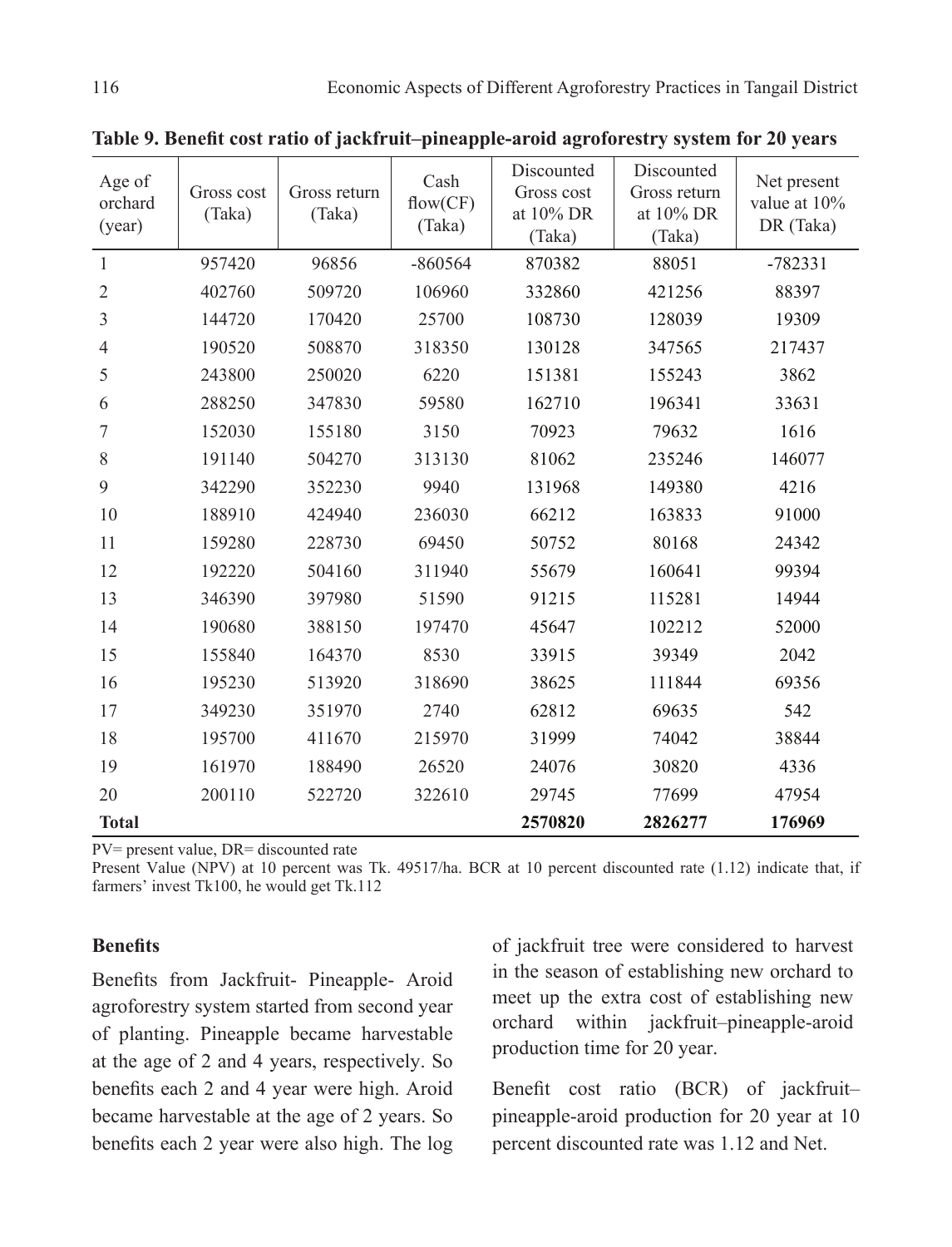## **Sensitivity analysis**

Sensitivity analysis of the jackfruit-pineapple agroforestry system for 20 years (Table 10) were done considering -

- (i) Cost increased by 10 percent
- (ii) Cost increased by 5 percent
- (iii) Cost decreased by 5 Percent
- (iv) Gross return reduced by 10 percent
- (v) Gross return increased by 10 percent
- (vi) Cost increased by 10 percent and gross return reduced by 10 percent.
- (vii) Cost increased by 10 % and Gross return increased by 10%

Sensibility Analysis showed that, when Cost increased by 10 percent, the Net Present Value (NPV) was TK. -87962/ha, when cost increased by 5 percent the Net Present Value was Tk 44503/ha, when cost decreased by 5 percent the NPV was Tk 309434, when Gross return reduced by 10 percent the Net Present Value were TK. – 105659/ha, when gross return increased by 10% the NPV was Tk 459596, when cost increased by 10 percent and gross return decreased by 10 percent then NPV was Tk -370590 and when cost increased by 10 percent and gross return

increased by 10% then NPV was Tk 194665. Sensitivity analysis shows that Jackfruit-Pineapple- Aroid agroforestry system is sensible to increment and reduction of cost and gross returns.

## **Conclusion**

The indentified top-ranked three agroforestry systems were Akashmoni- Pineapple- ginger practice, Akashmoni- Pineapple-Aroid practice and Jackfruit-Pineapple-Aroid practice. The net return from Akashmoni-Pineapple-Ginger agroforestry system was higher than other agroforestry system in both cases before and after compounding. The net return from Jackfruit-Pineapple-Aroid agroforestry systems was higher than Akashmoni-Pineapple-Aroid agroforestry system before compounding but lower after compounding. Inter temporal budget for Jackfruit- Pineapple-Aroid agroforestry production system for 20 years showed that the cash flow in the  $1<sup>st</sup>$  year was negative but it became positive from second year and it continued in subsequent years and sensibility analysis shows that Jackfruit- Pineapple-Aroid agro forestry system for 20 years was sensible to increment and reduction of cost and gross returns. The generated information

| Sensitivity analysis considering                                        | Net Present Value (Taka) |
|-------------------------------------------------------------------------|--------------------------|
| i. Cost increased by 10 percent,                                        | $-87962$                 |
| ii. Cost increased by 5 percent                                         | 44503                    |
| iii. Cost decreased by 5 Percent                                        | 309434                   |
| iv. Gross return reduced by 10 percent                                  | $-105659$                |
| v. Gross return increased by 10 percent                                 | 459596                   |
| vi. Cost increased by 10 percent and gross return reduced by 10 percent | $-370590$                |
| vii. Cost increased by 10 % and Gross return increased by 10%           | 194665                   |

**Table 10. Sensitivity analysis of the jackfruit-pineapple-Aroid agroforestry practice for 20 years**